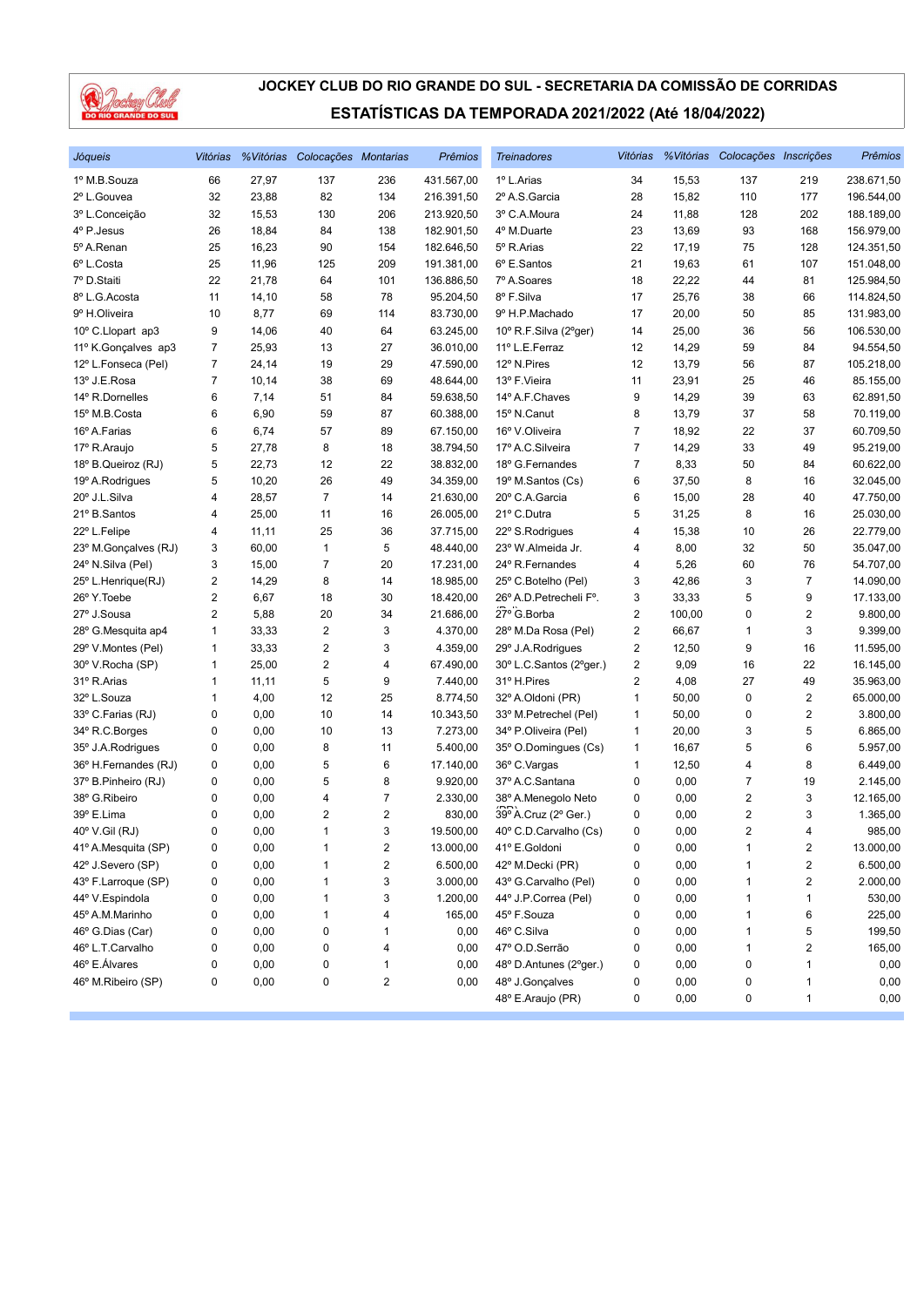

| Reprodutores                                |                |                         |                  | Corr. Ganh Vit. Coloc. | Prêmios                | Avós Maternos                           |    |                         |                         | Corr. Ganh Vit. Coloc. | Prêmios    |
|---------------------------------------------|----------------|-------------------------|------------------|------------------------|------------------------|-----------------------------------------|----|-------------------------|-------------------------|------------------------|------------|
| 1º Tiger Heart-(Scatmandu)                  | 22             | 13                      | 25               | 40                     | 142.250,50             | 1º Roi Normand-(Exclusive Native)       | 26 | 13                      | 26                      | 91                     | 171.923,00 |
| 2º Wired Bryan-USA(Stormy Atlantic)         | 23             | 10                      | 20               | 36                     | 120.215,00             | 2º Wild Event-(Wild Again)              | 19 | 8                       | 18                      | 42                     | 129.520,00 |
| 3º Oliver Zip-USA(City Zip)                 | 15             | 6                       | 16               | 47                     | 122.164,00             | 3º Magical Mile-(J.O.Tobin)             | 7  | 5                       | 15                      | 10                     | 82.390,00  |
| 4º Forestry-(Storm Cat)                     | 15             | 5                       | 15               | 34                     | 98.279,00              | 4º Mensageiro Alado-(Ghadeer)           | 12 | 8                       | 12                      | 29                     | 73.071,50  |
| 5º Adriano-(A.P. Indy)                      | 13             | 7                       | 13               | 41                     | 89.912,50              | 5° Put It Back-(Honour and Glory)       | 12 | 5                       | 9                       | 21                     | 49.078,50  |
| 6º Midshipman-(Unbridled'S Song)            | $\overline{7}$ | 4                       | 13               | 17                     | 74.458,00              | 6° Blade Prospector-(Music Prospector)  | 10 | $\overline{7}$          | 8                       | 28                     | 61.747,00  |
| 7º Agnes Gold-(Sunday Silence)              | 14             | 7                       | 12               | 34                     | 70.819,50              | 7º First American-(Quiet American)      | 9  | 5                       | 7                       | 30                     | 60.755,00  |
| 8º Glória de Campeão-(Impression)           | 9              | 6                       | 11               | 28                     | 76.002,00              | 8º Grand Slam-PR(Gone West)             | 3  | $\mathbf{1}$            | 7                       | 7                      | 35.137,00  |
| 9º Victory Is Ours-(Northern Afleet)        | 14             | 7                       | 10               | 36                     | 90.940,00              | 9º Crimson Tide-(Sadler'S Wells)        | 10 | 4                       | 6                       | 23                     | 44.234,00  |
| 10° Goldikovic-(Galileo)                    | 17             | 9                       | 10               | 44                     | 88.775,50              | 10° Point Given-(Thunder Gulch)         | 8  | 5                       | 6                       | 21                     | 42.287,50  |
| 11º Billion Dollar-(Put It Back)            | 16             | 9                       | 10               | 33                     | 71.292,50              | 11º Our Emblem-(Mr.Prospector)          | 3  | 2                       | 6                       | 6                      | 36.315,00  |
| 12º Unbridled Star-(Honour and Glory)       | 4              | 4                       | 10               | 15                     | 52.664,50              | 12° Know Heights-(Shirley Heights)      | 7  | 4                       | 6                       | 20                     | 36.241,50  |
| 13º Koller-ARG(Orpen)                       | 11             | 5                       | 8                | 37                     | 75.768,00              | 13º Watchmon-(Maria'S Mon)              | 2  | $\overline{2}$          | 6                       | 7                      | 33.540,00  |
| 14º Alcorano-(Public Purse)                 | 6              | 5                       | 8                | 16                     | 52.922,00              | 14° Tiger Heart-(Scatmandu)             | 4  | 3                       | 6                       | 11                     | 32.129,00  |
| 15° Tokay-(Wild Event)                      | 15             | 6                       | 7                | 36                     | 59.455,50              | 15° Public Purse-(Private Account)      | 12 | 4                       | 5                       | 34                     | 52.300,50  |
| 16° Desejado Thunder-(Durban Thunder)       | 11             | 6                       | 7                | 23                     | 52.098,00              | 16° Redattore-(Roi Normand)             | 7  | 3                       | 5                       | 33                     | 48.974,00  |
| 17º First American-(Quiet American)         | 4              | 3                       | 6                | 12                     | 55.440,00              | 17º Tiznow-(Cee'S Tizzy)                | 2  | $\overline{2}$          | 5                       | 5                      | 42.100,00  |
| 18° Courtier-(Pioneerof The Nile)           | 12             | 4                       | 5                | 36                     | 48.251,50              | 18° Choctaw Ridge-USA(Mr. Prospector)   | 7  | 5                       | 5                       | 17                     | 32.702,50  |
| 19º Salto-(Pivotal)                         | 8              | 4                       | 5                | 27                     | 41.457,00              | 19º A.P. Indy-(Seattle Slew)            | 1  | $\mathbf{1}$            | 5                       | $\overline{c}$         | 32.150,00  |
| 20° Un Belini-(Put It Back)                 | 3              | 1                       | 5                | 12                     | 36.600,00              | 20° Spring Halo-(Southern Halo)         | 10 | 3                       | 5                       | 19                     | 25.755,00  |
| 21º Drosselmeyer-USA(Distorted Humor)       | 8              | 5                       | 5                | 30                     | 36.329,00              | 21º Sulamani-(Hernando)                 | 3  | $\overline{\mathbf{c}}$ | 4                       | 18                     | 31.799,00  |
| 22° Redattore-(Roi Normand)                 | 9              | 4                       | 4                | 52                     | 56.684,00              | 22° Whywhywhy-(Mr.Greeley)              | 1  | $\mathbf{1}$            | 4                       | 6                      | 26.424,00  |
| 23° Holding Glory-(Public Purse)            | 5              | 3                       | 4                | 18                     | 48.714,00              | 23° Inexplicable-(Miswaki)              | 7  | $\overline{2}$          | 4                       | 13                     | 25.903,00  |
|                                             |                | 3                       |                  |                        |                        | 24º American Gipsy-(Septième Ciel)      |    | $\overline{\mathbf{c}}$ |                         | 6                      |            |
| 24° Embaixador Inglês-SP(First American)    | 4<br>7         | 3                       | 4<br>4           | 19                     | 34.141,50<br>24.575,00 |                                         | 4  |                         | 4                       |                        | 22.270,00  |
| 25° Kodiak Kowboy-USA(Posse)                |                | 3                       | 4                | 10                     |                        | 25° Top Hat-(Royal Academy)             | 1  | $\mathbf{1}$            | 4                       | 10                     | 22.120,00  |
| 26° Union Avenue-USA(Gone West)             | 7              |                         |                  | 11                     | 24.096,50              | 26° Cape Town-(Seeking The Gold)        | 3  | 2                       | 3                       | 9                      | 32.267,00  |
| 27º Mr.Angra-(Romarin)                      | 1              | 1                       | 4                | 10                     | 22.120,00              | 27º Vettori-(Machiavellian)             | 7  | 3                       | 3                       | 9                      | 31.158,00  |
| 28° Poker Face-(Wild Event)                 | 4              | 3                       | 4                | 11                     | 21.840,00              | 28° Ghadeer-(Lyphard)                   | 5  | 3                       | 3                       | 23                     | 26.686,50  |
| 29° Crocodilo Dandy-PR(Belong To Me)        | 3              | 2                       | 4                | 8                      | 21.759,00              | 29° Spend A Buck-(Buckaroo)             | 6  | $\overline{2}$          | 3                       | 21                     | 25.451,50  |
| 30° Put It Back-(Honour and Glory)          | 8              | 2                       | 3                | 26                     | 31.713,00              | 30° Notation-(Well Decorated)           | 4  | 1                       | 3                       | 6                      | 23.424,00  |
| 31° Catcher In The Sky-(Catcher In The Rye) | 5              | 3                       | 3                | 24                     | 28.586,00              | 31º Nedawi-(Rainbow Quest)              | 5  | 3                       | 3                       | 10                     | 23.420,00  |
| 32° Que Fenômeno-(Northern Afleet)          | 4              | $\overline{\mathbf{c}}$ | 3                | 13                     | 25.290,00              | 32° Northern Afleet-(Afleet)            | 7  | 3                       | 3                       | 11                     | 21.275,00  |
| 33º Phone Time-(Gilded Time (USA))          | 7              | 3                       | 3                | 20                     | 25.087,00              | 33º Mark Of Esteem-(Darshaan)           | 3  | $\overline{\mathbf{c}}$ | 3                       | 6                      | 20.948,00  |
| 34° Quick Road-(Jules)                      | 2              | 1                       | 3                | 19                     | 24.009,00              | 34° Lil'S Lad-(Pine Bluff)              | 1  | $\mathbf{1}$            | 3                       | 12                     | 19.768,00  |
| 35° É do Sul-(Irish Fighter)                | 1              | 1                       | 3                | 5                      | 23.199,00              | 35° Minstrel Glory-(The Minstrel)       | 4  | $\overline{2}$          | 3                       | 6                      | 17.605,00  |
| 36° Public Purse-(Private Account)          | 5              | 2                       | 3                | 16                     | 21.753,00              | 36° Burooj-(Danzig)                     | 5  | $\sqrt{2}$              | 3                       | 14                     | 17.383,50  |
| 37º Pioneering-(Mr.Prospector)              | 5              | 2                       | 3                | 15                     | 18.175,00              | 37° Candy Stripes-(Blushing Groom)      | 4  | $\overline{\mathbf{c}}$ | 3                       | 4                      | 15.950,00  |
| 38° Acteon Man-(Be My Chief)                | 2              | 1                       | 3                | 3                      | 17.700,00              | 38º Romarin-(Itajara)                   | 2  | $\overline{\mathbf{c}}$ | 3                       | 4                      | 15.609,00  |
| 39° Nedawi-(Rainbow Quest)                  | 4              | 3                       | 3                | 10                     | 16.440,00              | 39° Odysseus-(Sail Through)             | 1  | $\mathbf{1}$            | 3                       | 4                      | 15.150,00  |
| 40° Taludo-(Music Prospector)               | 3              | 2                       | 3                | 4                      | 13.110,00              | 40° Woodman-(Mr.Prospector)             | 1  | $\mathbf{1}$            | 3                       | 6                      | 13.705,00  |
| 41º Mike Toor-(Dodge)                       | 2              | 1                       | 3                | $\mathbf{1}$           | 10.125,00              | 41º Salute The Sarge-(Forest Wildcat)   | 2  | 1                       | 2                       | 12                     | 29.303,00  |
| 42° Wild Event-(Wild Again)                 | 6              | 2                       | $\sqrt{2}$       | 12                     | 52.430,00              | 42º Roman Ruler-(Fusaichi Pegasus)      | 1  | -1                      | $\sqrt{2}$              | $\mathbf{1}$           | 27.200,00  |
| 43° Out Of Control-(Vettori)                | 8              | 2                       | 2                | 32                     | 29.886,50              | 43° Clackson-(I Say)                    | 5  | $\overline{2}$          | $\overline{\mathbf{c}}$ | 22                     | 24.320,00  |
| 44° Jeune-Turc-(Know Heights)               | 4              | 2                       | 2                | 20                     | 24.882,00              | 44° Pioneering-(Mr.Prospector)          | 3  | 1                       | 2                       | 16                     | 21.512,00  |
| 45° La Fúria Negra-PR(Mensageiro Alado)     | 4              | 2                       | 2                | 13                     | 16.604,50              | 45° Dodge-(Mr. Prospector)              | 11 | 2                       | 2                       | 28                     | 20.998,00  |
| 46° Catch A Flight-(Giant'S Causeway)       | 4              | 2                       | $\boldsymbol{2}$ | 6                      | 15.305,00              | 46° Puerto-Madero-(Fast Gold)           | 3  | $\overline{2}$          | $\sqrt{2}$              | 14                     | 20.695,00  |
| 47º Hat Trick-(Sunday Silence)              | 3              | 2                       | $\boldsymbol{2}$ | 9                      | 14.925,00              | 47º Fast Fingers-(Mt.Livermore)         | 4  | $\overline{2}$          | $\boldsymbol{2}$        | 15                     | 20.504,50  |
| 48° Sanduka-(Wild Event)                    | 1              | 1                       | 2                | 8                      | 13.670,00              | 48º Amigoni-(Danehill)                  | 5  | $\overline{\mathbf{c}}$ | $\overline{\mathbf{c}}$ | 14                     | 15.690,00  |
| 49° Eyeofthetiger-(Tempranero)              | 2              | 1                       | 2                | 8                      | 12.687,50              | 49° Gilded Time (USA)-(Timeless Moment) | 4  | 1                       | 2                       | 8                      | 14.954,50  |
| 50° Arambaré-(Jarraar)                      | 1              | 1                       | 2                | 3                      | 10.965,00              | 50° Shudanz-(Danzig Connection)         | 3  | 2                       | $\overline{\mathbf{c}}$ | 8                      | 14.785,00  |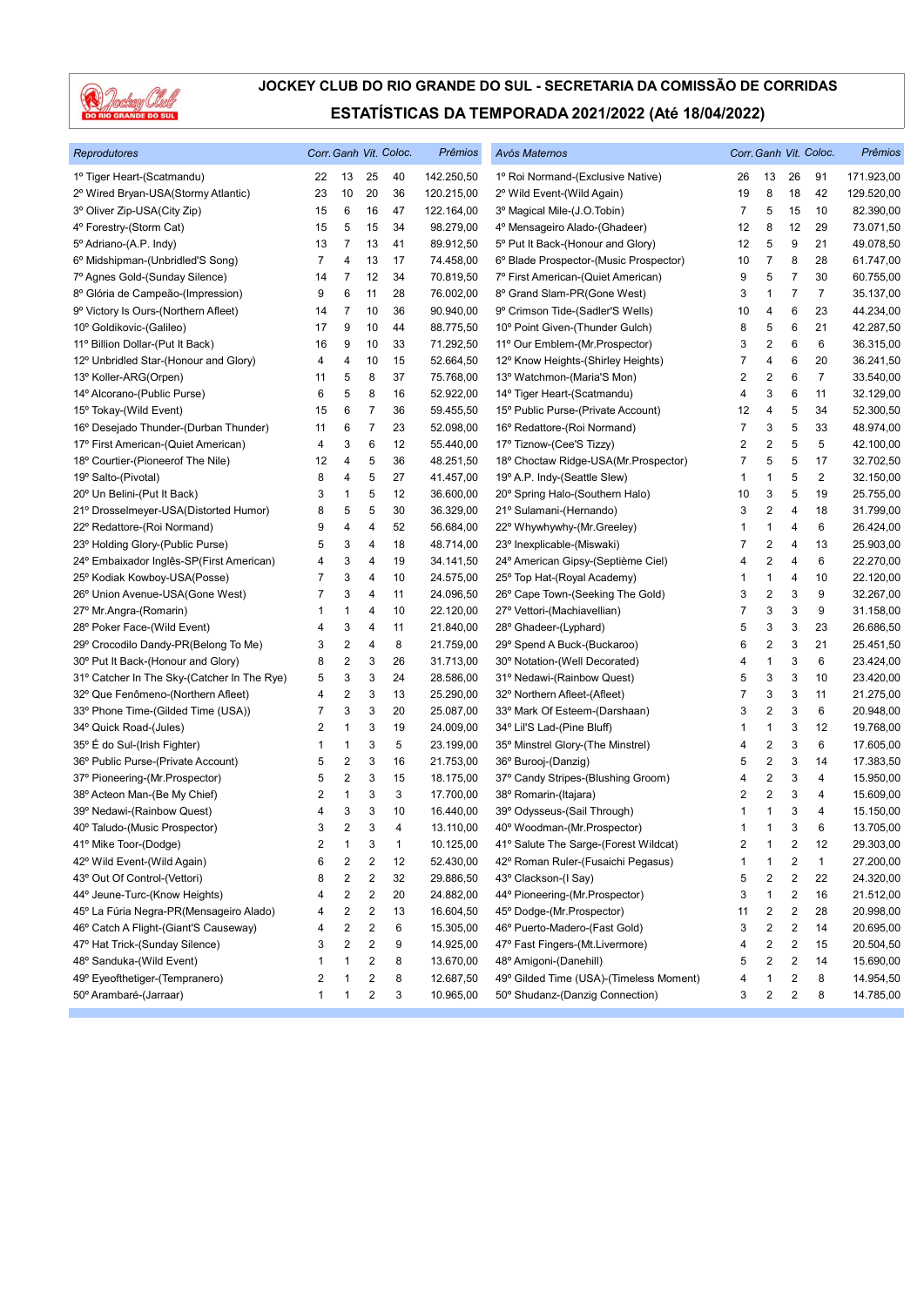

| Proprietários                                |                         |                         |                          | Corr. Ganh Vit. Coloc. | Prêmios    | Criadores                             |                |                         |    | Corr. Ganh Vit. Coloc. | Prêmios    |
|----------------------------------------------|-------------------------|-------------------------|--------------------------|------------------------|------------|---------------------------------------|----------------|-------------------------|----|------------------------|------------|
| 1º Global Oil Distribuidora de Petróleo Ltda | 23                      | 12                      | 26                       | 92                     | 159.394,00 | 1º Haras Figueira do Lago             | 10             | 8                       | 15 | 63                     | 110.688,00 |
| 2º Alberto J. Tiellet Miorim                 | 24                      | 13                      | 23                       | 75                     | 171.818,50 | 2º Haras J.G.                         | 16             | 8                       | 15 | 41                     | 91.972,50  |
| 3º Stud Sion                                 | 25                      | $\overline{7}$          | 18                       | 43                     | 115.461,00 | 3º Haras Celcape                      | 8              | 4                       | 14 | 27                     | 102.175,50 |
| 4° Stud Boate Azul                           | 11                      | 3                       | 12                       | 31                     | 85.194,00  | 4º Haras Capela de Santana            | 19             | 9                       | 13 | 38                     | 100.215,50 |
| 5º Mauricio Roriz dos Santos                 | 9                       | 6                       | 9                        | 16                     | 65.934,50  | 5° Haras Springfield                  | 9              | 5                       | 13 | 19                     | 77.699,00  |
| 6º Haras Uberlândia                          | 7                       | 4                       | 8                        | 25                     | 51.366,00  | 6º Haras Santa Maria de Araras        | 24             | 9                       | 12 | 55                     | 132.050,00 |
| 7º Ramiro Curi de Lemos                      | 4                       | 3                       | 8                        | $\overline{7}$         | 51.215,00  | 7º Haras Alves Teixeira               | 17             | 10                      | 12 | 47                     | 91.370,50  |
| 8º Haras Maluga                              | 7                       | 4                       | 7                        | 21                     | 59.719,50  | 8º Haras Vale Verde                   | 12             | 6                       | 9  | 28                     | 80.800,00  |
| 9° Stud Vicente Garbin Obino                 | 5                       | 4                       | $\overline{\mathcal{I}}$ | 6                      | 47.675,00  | 9º Haras Uberlândia                   | 10             | 5                       | 9  | 43                     | 71.291,00  |
| 10° Coudelaria San Paolo                     | 5                       | 3                       | $\overline{7}$           | 17                     | 41.808,50  | 10° Haras Dilema                      | 3              | 1                       | 9  | 13                     | 49.522,50  |
| 11º Stud Lobão de Pelotas                    | 7                       | 4                       | 6                        | 24                     | 44.620,00  | 11º Haras Maluga                      | 9              | 4                       | 7  | 21                     | 60.110,00  |
| 12º Haras das Araucárias                     | 4                       | 3                       | 6                        | 11                     | 35.690,00  | 12º Haras Cima                        | 5              | 1                       | 7  | 13                     | 50.435,50  |
| 13º Stud Slick                               | 10                      | 5                       | 6                        | 19                     | 33.639,00  | 13º Haras Santarém                    | 8              | 4                       | 7  | 12                     | 39.965,00  |
| 14º Haras Rio Iguassu                        | $\overline{7}$          | 4                       | 5                        | 11                     | 90.475,00  | 14° Haras Anderson                    | 8              | 5                       | 6  | 23                     | 39.276,50  |
| 15° Stud Casablanca                          | 13                      | 5                       | 5                        | 23                     | 43.522,50  | 15° Haras Ereporã                     | 5              | 3                       | 6  | 9                      | 30.445,50  |
| 16° Luiz Henrique F. dos Santos              | $\overline{7}$          | 4                       | 5                        | 16                     | 37.819,00  | 16° Haras Rio Iguassu                 | 8              | 4                       | 5  | 15                     | 96.055,00  |
| 17º José Paulo Scorsatto Elias               | 14                      | 3                       | 5                        | 11                     | 23.929,50  | 17º Haras Nijú                        | 11             | 5                       | 5  | 27                     | 43.924,00  |
| 18° Stud Alegretense                         | 1                       | 1                       | 5                        | 4                      | 23.085,00  | 18º Paulo Neri de Lima Bergamo        | 3              | $\overline{2}$          | 5  | 6                      | 42.700,00  |
| 19° Stud Duplo Ouro                          | 9                       | 4                       | 4                        | 19                     | 72.522,00  | 19º Haras Ponta Porã                  | 12             | 4                       | 5  | 23                     | 39.335,00  |
| 20° Ricardo Corrêa                           | 4                       | 2                       | 4                        | 22                     | 50.630,50  | 20° Stud Ferragus                     | 7              | $\overline{\mathbf{c}}$ | 5  | 15                     | 30.379,00  |
| 21º Stud Red Bier                            | 3                       | 3                       | 4                        | $\overline{7}$         | 31.230,00  | 21º Ulisses Lignon Carneiro           | 7              | 3                       | 5  | 13                     | 29.162,00  |
| 22º Agamenon Machado de Assis Berni          | 5                       | 3                       | 4                        | 14                     | 31.090,00  | 22º Haras Di Cellius                  | 9              | 4                       | 4  | 39                     | 41.398,50  |
| 23° Gil Boczianowski Irala                   | 4                       | 2                       | 4                        | 8                      | 24.038,00  | 23º Haras Paraiso da Lagoa            | 5              | 3                       | 4  | 23                     | 35.791,50  |
| 24º Franklin José Chaves                     | 6                       | 3                       | $\overline{4}$           | 12                     | 20.805,00  | 24° Haras Cruz de Pedra               | 4              | $\overline{2}$          | 4  | 14                     | 29.629,00  |
| 25° Guilherme Vargas Dias                    | 5                       | 3                       | 3                        | 47                     | 40.117,00  | 25° Homero Tarragô Filho              | 5              | 3                       | 4  | 16                     | 26.579,50  |
| 26° Coudelaria F.B.L.                        | $\overline{2}$          | 1                       | 3                        | 3                      | 24.755,00  | 26° Haras Corunilha                   | $\overline{2}$ | $\overline{2}$          | 4  | 6                      | 22.270,00  |
| 27º Ana Claudia Espindola Carvalhal          | 1                       | 1                       | 3                        | 5                      | 23.199,00  | 27º Haras Torrão de Ouro              | 1              | 1                       | 4  | 10                     | 22.120,00  |
| 28° Stud Vô Chico / Haras Troiano Fialho     | 3                       | 2                       | 3                        | 9                      | 22.431,00  | 28º Haras Nova Vitória                | 3              | $\overline{\mathbf{c}}$ | 4  | 8                      | 21.759,00  |
| 29° Stud Brother and Sister                  | 2                       | 1                       | 3                        | 15                     | 22.109,00  | 29° Stud Itaara                       | 3              | $\overline{2}$          | 4  | 5                      | 21.710,00  |
| 30° Eládio Mavignier Benevides               | 3                       | 3                       | 3                        | 5                      | 21.055,00  | 30° Haras Doce Vale                   | 5              | 3                       | 4  | 10                     | 19.815,00  |
| 31º Diogo de Oliveira Machado                | 4                       | 2                       | 3                        | 13                     | 20.110,00  | 31º Haras Regina                      | 4              | 3                       | 3  | 9                      | 29.830,00  |
| 32° Stud Kid                                 | 1                       | 1                       | 3                        | 12                     | 19.768,00  | 32º Haras Old Friends Ltda            | 4              | 3                       | 3  | 21                     | 28.350,00  |
| 33º Amilcar Pereira de Pereira               | 3                       | 3                       | 3                        | 10                     | 18.314,50  | 33º Haras Santa Rita da Serra         | 7              | 3                       | 3  | 29                     | 25.474,50  |
| 34º Coudelaria Internacional                 | 3                       | 3                       | 3                        | 7                      | 16.572,00  | 34º Haras Estrela Energia             | 2              | $\mathbf{1}$            | 3  | 17                     | 23.295,00  |
| 35º Roberto V. de Aguiar da Costa            | 3                       | 2                       | 3                        | 4                      | 16.410,00  | 35° Coudelaria Monte Parnaso          | 1              | 1                       | 3  | 5                      | 23.199,00  |
| 36° Stud Mo Bay                              | 1                       | 1                       | 3                        | 0                      | 13.600,00  | 36° Stud Embalagem                    | 3              | $\overline{2}$          | 3  | 9                      | 21.567,00  |
| 37º Haras dos Girassóis                      | $\overline{\mathbf{c}}$ | 2                       | 3                        | $\mathbf{1}$           | 11.325,00  | 37º Haras LLC                         | 3              | $\overline{\mathbf{c}}$ | 3  | 8                      | 21.015,00  |
| 38° Aristeu F. Rodrigues                     | 5                       | 2                       | $\overline{c}$           | 24                     | 26.026,00  | 38° Haras Gherar                      | 4              | $\overline{2}$          | 3  | 14                     | 18.467,50  |
| 39° Haras J.G.                               | 4                       | 2                       | $\overline{c}$           | 18                     | 23.413,50  | 39º Haras Santa Ignês de Spanier      | 4              | $\sqrt{2}$              | 3  | 11                     | 18.395,00  |
| 40° Telmo Nunes Estrella                     | 3                       | $\overline{2}$          | $\overline{2}$           | 13                     | 19.970,00  | 40° Haras Bagé Horse                  | 4              | $\mathbf{1}$            | 3  | 3                      | 10.589,50  |
| 41° Stud F. F. F. J.                         | 2                       | 1                       | 2                        | 17                     | 19.357,00  | 41º Haras Cerro Formoso               | 1              | $\mathbf{1}$            | 2  | $\mathbf{1}$           | 27.200,00  |
| 42º Marco Antonio Dexheimer                  | 1                       | 1                       | 2                        | 10                     | 18.812,00  | 42° Stud Don Juan                     | 2              | 2                       | 2  | 18                     | 25.250,50  |
| 43° Stud Globo                               | 2                       | 2                       | 2                        | 6                      | 18.455,00  | 43° Stud Eternamente Rio              | 7              | 2                       | 2  | 21                     | 23.680,00  |
| 44° Stud La Moneda                           | 3                       | $\overline{\mathbf{c}}$ | $\overline{\mathbf{c}}$  | 13                     | 18.086,00  | 44° Stud Borba Martins                | 1              | 1                       | 2  | 10                     | 18.812,00  |
| 45° Stud Giulia Melchior Arias               | 4                       | 2                       | $\overline{\mathbf{c}}$  | 19                     | 16.315,00  | 45° Stud La Moneda                    | 3              | $\overline{\mathbf{c}}$ | 2  | 13                     | 18.086,00  |
| 46° Stud Pereirão                            | 1                       | 1                       | 2                        | 11                     | 16.303,00  | 46° Haras Cambay                      | 7              | 2                       | 2  | 15                     | 17.912,50  |
| 47° Stud A M L                               | 2                       | 1                       | 2                        | 0                      | 15.500,00  | 47° TBS International Stud            | 2              | 1                       | 2  | 13                     | 16.901,50  |
| 48° Stud Hulk                                | 4                       | 2                       | 2                        | 9                      | 15.190,00  | 48° Duilio Berleze                    | 2              | 1                       | 2  | 6                      | 14.610,00  |
| 49° Fabiane de Mattos                        |                         | 1                       | 2                        | 2                      | 14.600,00  | 49º Agro Pastoril Haras São Luiz Ltda | 3              | 2                       | 2  | 10                     | 14.602,50  |
| 50° Stud Red Friends                         | $\overline{c}$          | 2                       | $\overline{\mathbf{c}}$  | 11                     | 14.276,00  | 50° Fabiane de Mattos                 | 1              | $\mathbf{1}$            | 2  | 2                      | 14.600,00  |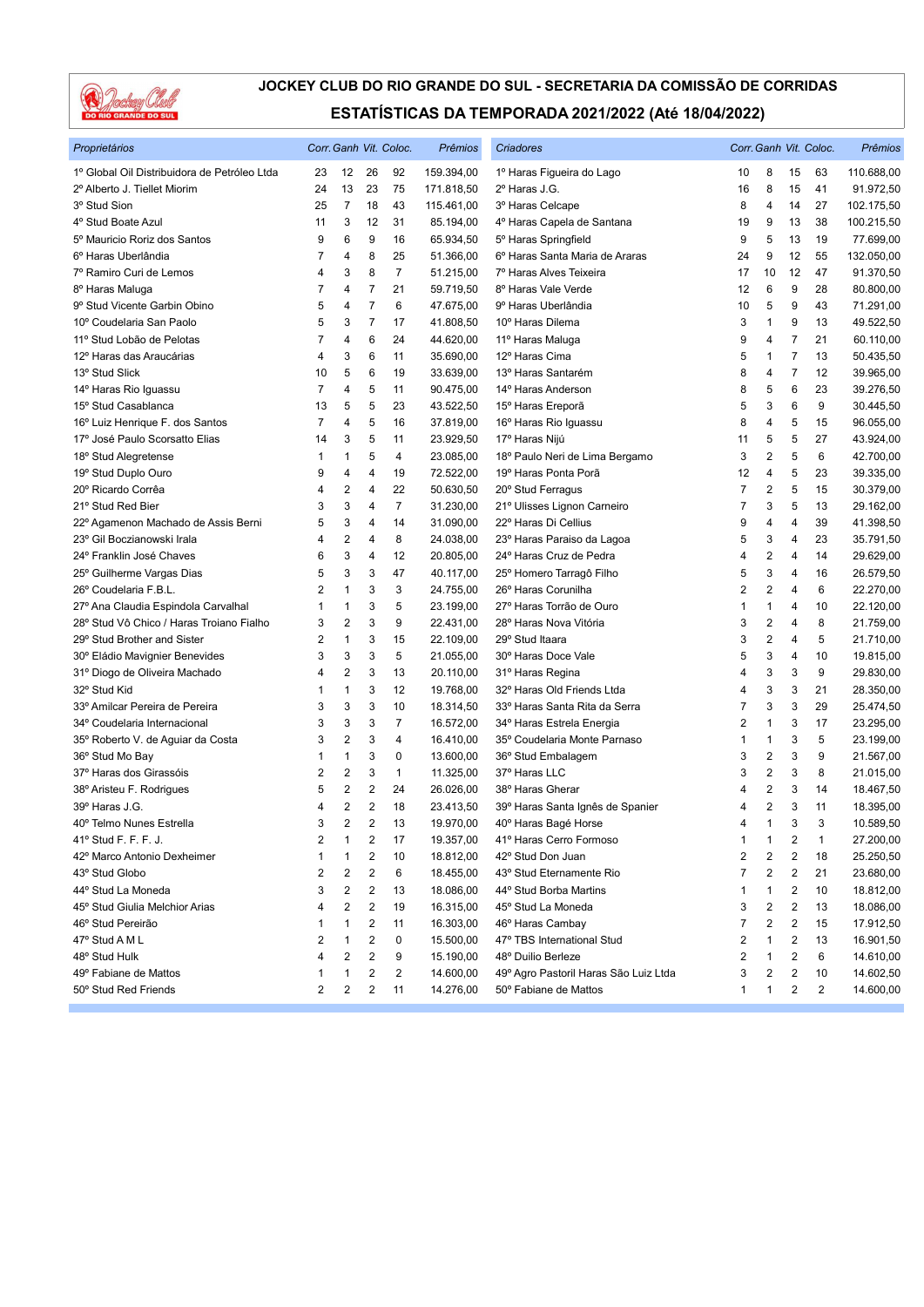

| Criadores (2 anos)                   | Corr. Ganh Vit. Coloc. |                |                |                | Prêmios   | Reprodutores (2 anos)                    |                | Corr. Ganh Vit. Coloc. |                |                         | Prêmios   |
|--------------------------------------|------------------------|----------------|----------------|----------------|-----------|------------------------------------------|----------------|------------------------|----------------|-------------------------|-----------|
| 1º Haras Capela de Santana           | 6                      | 3              | 6              | 12             | 48.945,00 | 1º Wired Bryan-USA(Stormy Atlantic)      | 6              | 4                      | 7              | 3                       | 45.355,00 |
| 2º Haras Vale Verde                  | 4                      | $\mathbf{1}$   | 3              | 10             | 31.010,00 | 2º Victory Is Ours-(Northern Afleet)     | 4              | $\mathbf{1}$           | 3              | 10                      | 31.010,00 |
| 3º Haras Santa Maria de Araras       | 5                      | 3              | 3              | $\overline{7}$ | 24.200,00 | 3º Embaixador Inglês-SP(First American)  | $\overline{2}$ | $\overline{2}$         | $\overline{2}$ | 8                       | 21.105,00 |
| 4º Haras Paraiso da Lagoa            | $\overline{2}$         | $\overline{2}$ | $\overline{2}$ | 8              | 21.105,00 | 4º Kentuckian-(Tiznow)                   | $\overline{2}$ | $\mathbf{1}$           | $\mathbf{1}$   | $\mathbf{1}$            | 65.530,00 |
| 5º Haras Nijú                        | 5                      | $\overline{2}$ | $\overline{2}$ | 3              | 14.045,00 | 5° Tokay-(Wild Event)                    | 4              | 1                      | 1              | 11                      | 16.045,00 |
| 6º Haras Rio Iguassu                 | 1                      | $\mathbf{1}$   | 1              | 0              | 65.000,00 | 6° Goldikovic-(Galileo)                  | 5              | 1                      | 1              | 8                       | 12.665,00 |
| 7º Haras das Araucárias              | 2                      | 1              | 1              | 7              | 12.050,00 | 7º Koller-ARG(Orpen)                     | 4              | $\mathbf{1}$           | 1              | 5                       | 12.210,00 |
| 8º Haras Palmerini                   | $\overline{2}$         | 1              | 1              | 4              | 9.415,00  | 8º Redattore-(Roi Normand)               | $\mathbf 1$    | $\mathbf{1}$           | 1              | $\overline{4}$          | 11.020,00 |
| 9° Stud Globo                        | 1                      | $\overline{1}$ | 1              | 3              | 8.565,00  | 9º Adriano-(A.P. Indy)                   | $\mathbf 1$    | 1                      | 1              | 3                       | 9.890,00  |
| 10° Haras Alves Teixeira             | 3                      | $\overline{1}$ | $\overline{1}$ | $\mathbf{1}$   | 8.550,00  | 10° Billion Dollar-(Put It Back)         | 3              | $\mathbf{1}$           | 1              | $\overline{2}$          | 9.610,00  |
| 11º Haras Fidelis Hillmann           | 1                      | $\mathbf{1}$   | 1              | $\overline{2}$ | 8.500,00  | 11º Salto-(Pivotal)                      | $\overline{2}$ | 1                      | 1              | $\overline{\mathbf{4}}$ | 9.415,00  |
| 12º Homero Tarragô Filho             | $\overline{2}$         | 1              | 1              | 4              | 8.480,00  | 12º Alcorano-(Public Purse)              | $\overline{2}$ | $\mathbf{1}$           | $\mathbf{1}$   | $\overline{\mathbf{4}}$ | 9.095,00  |
| 13º Eládio Mavignier Benevides       | 1                      | 1              | 1              | 2              | 8.160,00  | 13º La Fúria Negra-PR(Mensageiro Alado)  | 2              | $\mathbf{1}$           | 1              | $\overline{4}$          | 8.480,00  |
| 14° Haras Anderson                   | 1                      | $\mathbf{1}$   | 1              | 1              | 5.830,00  | 14° Catch A Flight-(Giant'S Causeway)    | 2              | $\mathbf{1}$           | 1              | 3                       | 8.480,00  |
| 15° Adolpho Smith de Vasconcellos    | 1                      | $\mathbf{1}$   | $\mathbf{1}$   | $\Omega$       | 5.300,00  | 15° Phone Time-(Gilded Time (USA))       | $\overline{2}$ | 1                      | 1              | $\overline{2}$          | 6.430,00  |
| 16° Aluizio Merlin Ribeiro           |                        | $\mathbf 0$    | 0              | $\mathbf{1}$   | 19.500,00 | 16° Emcee-(Unbridled'S Song)             | $\overline{2}$ | $\mathbf{1}$           | 1              | $\mathbf{1}$            | 5.830,00  |
| 17º Haras Cima                       | 1                      | $\pmb{0}$      | 0              | $\mathbf{1}$   | 13.000,00 | 17º Que Fenômeno-(Northern Afleet)       | 1              | 1                      | 1              | $\mathbf{0}$            | 5.300,00  |
| 18º Haras Free Way                   | 1                      | $\mathbf 0$    | 0              | 1              | 6.500,00  | 18° Quiz Kid-(Forestry)                  | $\mathbf 1$    | 0                      | 0              | $\mathbf{1}$            | 19.500,00 |
| 19º Haras Santa Tereza do Bom Retiro | 2                      | $\mathbf 0$    | 0              | 3              | 3.710,00  | 19° Forestry-(Storm Cat)                 | 2              | 0                      | 0              | $\overline{2}$          | 13.530,00 |
| 20° Haras Quero-Quero do Sul         | 1                      | $\mathbf 0$    | 0              | 3              | 3.060,00  | 20° Tiger Heart-(Scatmandu)              | 2              | 0                      | 0              | $\mathbf{1}$            | 6.500,00  |
| 21º Haras Maluga                     |                        | $\mathbf 0$    | 0              | $\overline{2}$ | 2.650,00  | 21° Oliver Zip-USA(City Zip)             | $\overline{2}$ | $\mathbf 0$            | 0              | 5                       | 5.710,00  |
| 21º Haras Celcape                    | 1                      | $\mathbf 0$    | 0              | $\overline{2}$ | 2.650,00  | 22° West By East-(Blade Prospector)      | 1              | 0                      | 0              | 3                       | 3.710,00  |
| 23º Haras Ereporã                    | 2                      | 0              | 0              | 3              | 2.385,00  | 23° Save The Tiger-ARG(Giant'S Causeway) | 2              | 0                      | 0              | 5                       | 2.355,00  |
| 24° Stud Villas de Aquiar            | 1                      | $\mathbf 0$    | 0              | 3              | 2.120,00  | 24° War Secretary-(War Front)            | 1              | $\Omega$               | $\Omega$       | $\overline{2}$          | 1.890,00  |
| 25° Haras Di Cellius                 | 1                      | $\pmb{0}$      | 0              | $\overline{2}$ | 2.120,00  | 25° Vettori-(Machiavellian)              | 1              | 0                      | 0              | $\mathbf{1}$            | 1.590,00  |
| 26° Beverly Hills Stud               | 1                      | $\mathbf 0$    | 0              | 2              | 1.890,00  | 26° Union Avenue-USA(Gone West)          | 1              | 0                      | 0              | 3                       | 1.325,00  |
| 27º Haras Santa Ignês de Spanier     | 1                      | $\mathbf 0$    | 0              | 3              | 1.325,00  | 27º Hat Trick-(Sunday Silence)           | 1              | 0                      | $\Omega$       | $\mathbf{1}$            | 300,00    |
| 28° Haras Gherar                     | 1                      | $\mathbf 0$    | 0              | 1              | 1.060,00  | 28° Totosão-(Spring Halo)                | $\mathbf 1$    | 0                      | 0              | $\mathbf{1}$            | 265,00    |
| 29° Stud Ferragus                    | 1                      | $\mathbf 0$    | 0              | $\mathbf{1}$   | 600,00    | 28° My Cherie Amour-(Ay Caramba)         | 1              | 0                      | 0              | 1                       | 265,00    |
| 30° Ulisses Lignon Carneiro          | 1                      | $\mathbf 0$    | 0              | $\mathbf{1}$   | 530,00    | 28° Certo-(Magical Mile)                 | 1              | 0                      | 0              | $\mathbf{1}$            | 265,00    |
| 30° Haras Santa Rita da Serra        | 1                      | $\mathbf 0$    | 0              | 1              | 530,00    | 31º Taludo-(Music Prospector)            | $\mathbf 1$    | 0                      | 0              | $\mathbf{0}$            | 0,00      |
| 30° Coudelaria Esmeralda             | 1                      | $\mathbf 0$    | 0              | 1              | 530,00    | 31º Belo Acteon-(Acteon Man)             | 1              | 0                      | 0              | $\mathbf{0}$            | 0,00      |
| 33º Stud Eternamente Rio             | 1                      | $\mathbf 0$    | 0              | $\mathbf{1}$   | 300,00    | 31º Joe Owen-RS(Christine'S Outlaw)      | $\overline{2}$ | 0                      | 0              | $\Omega$                | 0,00      |
| 34º Haras Bagé Horse                 | 1                      | $\mathbf 0$    | 0              | 1              | 265,00    | 31º Courtier-(Pioneerof The Nile)        | 1              | 0                      | 0              | $\mathbf{0}$            | 0,00      |
| 34° Haras Doce Vale                  | 1                      | $\mathbf 0$    | 0              | 1              | 265,00    | 31º Sum Of The Parts-(Speightstown)      | 1              | 0                      | 0              | $\mathbf{0}$            | 0,00      |
| 34° Stud La Moneda                   | 1                      | $\mathbf 0$    | 0              | $\mathbf{1}$   | 265,00    |                                          |                |                        |                |                         |           |
| 34° Haras M.M.Barreta                |                        | $\mathbf 0$    | 0              | 1              | 265,00    |                                          |                |                        |                |                         |           |
| 38º Haras América do Sul             | 1                      | $\pmb{0}$      | 0              | 0              | 0,00      |                                          |                |                        |                |                         |           |
| 38° Stud Dharma                      | 1                      | $\mathbf 0$    | 0              | 0              | 0,00      |                                          |                |                        |                |                         |           |
| 38º Haras Campestre                  | 2                      | $\mathbf 0$    | 0              | 0              | 0,00      |                                          |                |                        |                |                         |           |
| 38º Haras Cambay                     | 2                      | $\mathbf 0$    | 0              | 0              | 0,00      |                                          |                |                        |                |                         |           |
| 38º Haras Charmville                 | $\mathbf{1}$           | $\mathbf 0$    | 0              | $\Omega$       | 0,00      |                                          |                |                        |                |                         |           |